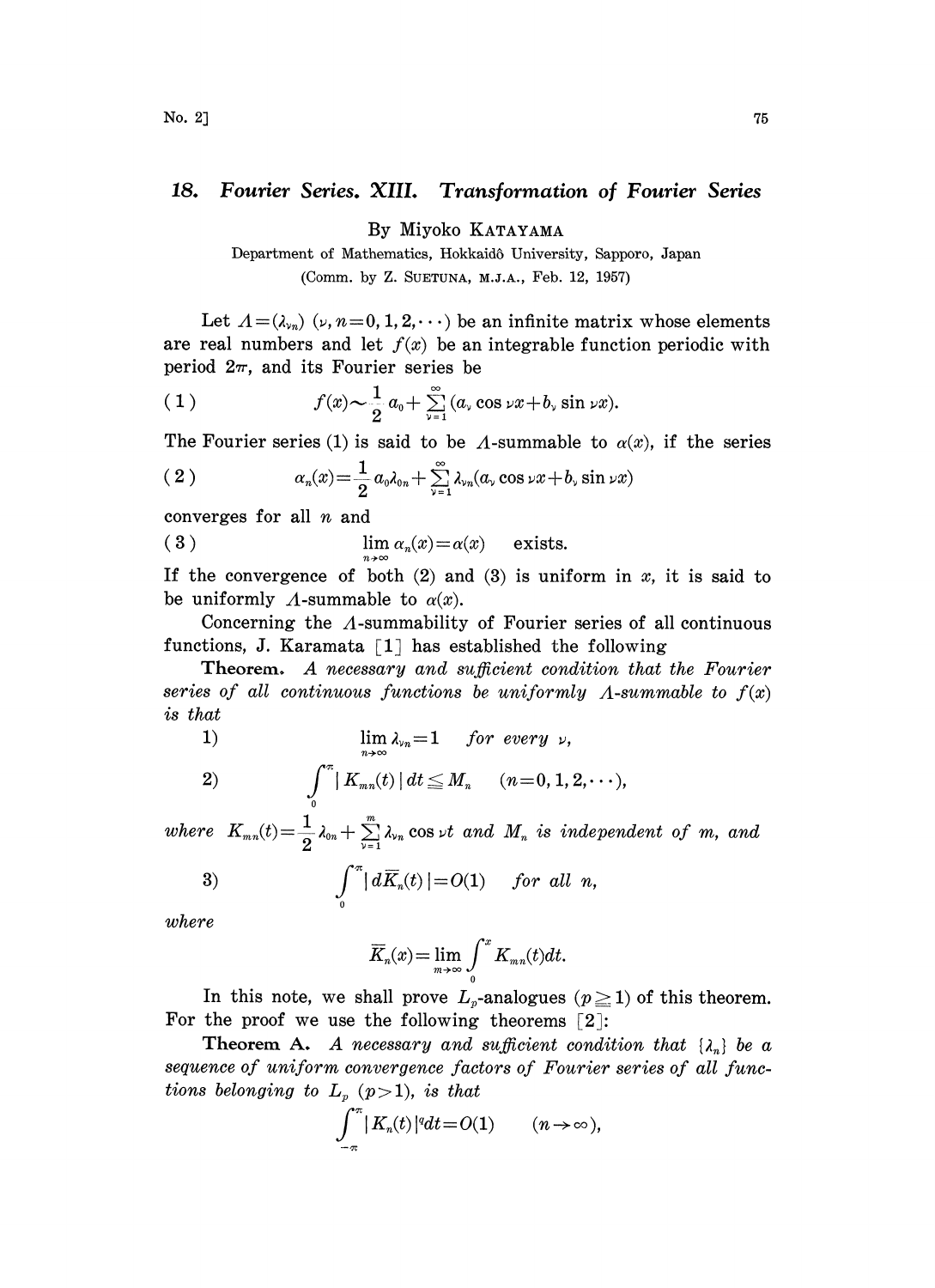$\sum_{\nu=1}^{\infty}$   $\sim$   $\infty$   $\sim$   $\nu$ ,  $\omega$   $\omega$   $p$   $q$ 

where  $K_n(t) = \lambda_0 + \sum_{\nu=1}^n \lambda_\nu \cos \nu t$ , and  $\frac{1}{p} + \frac{1}{q} = 1$ .<br>
Theorem B. A necessary and sufficient<br>
sequence of uniform convergence factors of I<br>
tions belonging to L, is that<br>  $K_n(t) = O(1)$ **Theorem B.** A necessary and sufficient condition that  $\{\lambda_n\}$  be a sequence of uniform convergence factors of Fourier series of all functions belonging to L, is that

$$
K_n(t) = O(1)
$$

uniformly in both n and t.

1. In the case  $p > 1$ , we get the following

Theorem 1. A necessary and sufficient condition that the Fourier series of all functions belonging to  $L_p$  (p > 1) be uniformly  $\Lambda$ -summable is tha

1)  $\lim_{n \to \infty} \alpha$  exists for every  $\nu$ ,

and

2) there exist functions  $K_n(t)$  belonging to  $L_q$  such that

$$
\begin{array}{l}\textit{actions} \ \ K_n(t) \ \textit{belonging} \ \ \textit{to} \\ \ \ K_n(t) \thicksim \frac{1}{2} \lambda_{0n} + \sum\limits_{\nu=1}^\infty \lambda_{\nu_n} \cos \nu t \end{array}
$$

and

$$
\int_{-\pi}^{\pi} |K_n(t)|^q dt = O(1) \quad \text{for every } n,
$$

where  $\frac{1}{p} + \frac{1}{q} = 1.$ 

**Proof.** Let  $f(x)$  be a function in  $L_p$  and its Fourier series be  $f(x) \sim \frac{1}{2} a_0 + \sum_{\nu=1}^{\infty} (a_\nu \cos \nu x + b_\nu \sin \nu x).$ 

By Theorem A, the series

$$
\frac{1}{2}a_0\lambda_{0n}+\sum_{\nu=1}^{\infty}\lambda_{\nu n}(a_{\nu}\cos\nu x+b_{\nu}\sin\nu x)
$$

converges uniformly for every  $n$ , if and only if

$$
(4) \qquad \qquad \int_{-\pi}^{\pi} |K_{\mu n}(t)|^q dt \leq M_n,
$$

where  $K_{\mu n}(t)$  is the  $\mu$ th partial sum of the series

$$
(5) \qquad \qquad \frac{1}{2}\lambda_{0n}+\sum_{\nu=1}^{\infty}\lambda_{\nu n}\cos\nu t
$$

and  $M_n$  is independent of  $\mu$ . By (4), the series (5) is the Fourier series of a function  $K_n(t)$  in  $L_q$  (cf. [3, p. 79]). Since  $f(x)$  and  $K_n(t)$ belong to the conjugate classes respectively, we get the Parseval formula (cf.  $\lceil 3, p. 88 \rceil$ )

$$
\frac{1}{\pi}\int_{-\pi}^{\pi}f(x+t)K_n(t)dt=\frac{1}{2}a_0\lambda_{0n}+\sum_{\nu=1}^{\infty}\lambda_{\nu n}(a_\nu\cos\nu x+b_\nu\sin\nu x).
$$

We shall now consider the linear functionals on  $L_i$ :

$$
A_n(f) = \frac{1}{\pi} \int_{-\pi}^{\pi} f(t) K_n(t) dt.
$$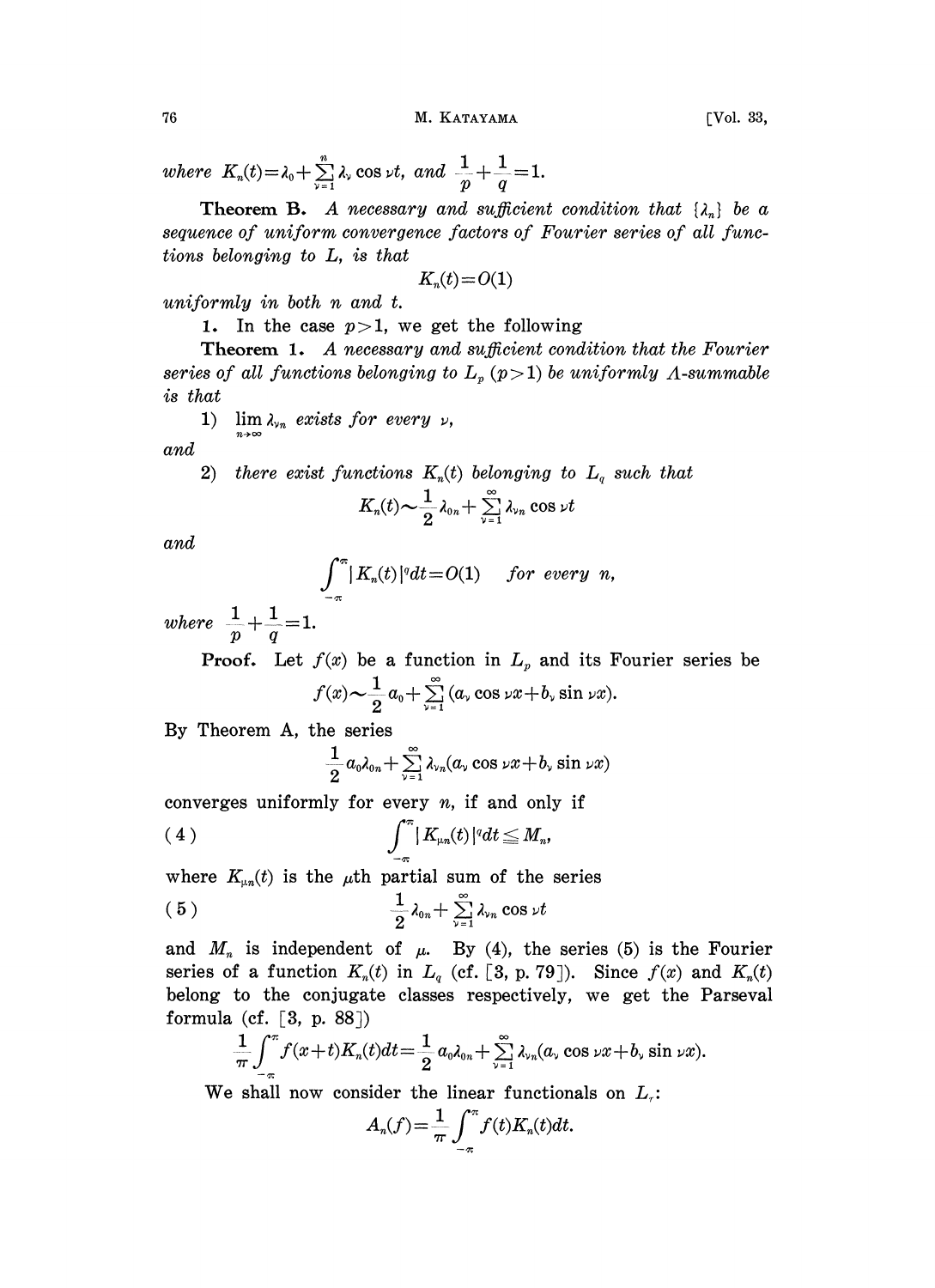By a well-known theorem, those linear functionals  $A_n(f)$  converge, if and only if

1) the norms of 
$$
A_n
$$
 are uniformly bounded, that is  
\n(6) 
$$
\int_{-\pi}^{\pi} |K_n(t)|^q dt \leq M \quad (n=1,2,\dots),
$$

and

2)  $\{A_n\}$  converges for every element of the base  $\{\cos kx\}$ , that is (7)  $A_n(\cos kx) = \lambda_{kn}$  converges.

By the Riesz theorem  $[3, p. 153]$ ,  $(4)$  is a consequence of  $(6)$ .

Thus we have proved that the conditions (6) and (7) are necessary and sufficient for the uniform convergence of (2) and the convergence of  $(3)$ . It is easy to see the uniform convergence of  $(3)$  under the condition (6) (cf. [2]), and hence the theorem is proved.

2. In the case  $p=1$ , we get similarly the following

Theorem 2. A necessary and sufficient condition that the Fourier series of all functions belonging to  $L$  be  $\Lambda$ -summable, is that

1) lim  $\lambda_{\nu n}$  exists for every  $\nu$ ,

$$
2) \hspace{3.1em} | \hspace{.1em} K_{\scriptscriptstyle \mu n}(t) \hspace{.05em} | \leq M_n,
$$

and

3) there exist bounded functions  $K_n(t)$  such that

$$
K_n(t) \sim \frac{1}{2} \lambda_{0n} + \sum_{\nu=1}^{\infty} \lambda_{\nu n} \cos \nu t
$$

and  $|K_n(t)| \leq M$  uniformly in both n and t.

**Proof.** Let  $f(x)$  be a function in L with Fourier series (1). By Theorem B, the series

$$
\frac{1}{2}a_0\lambda_{0n}+\sum_{\nu=1}^\infty\lambda_{\nu n}(a_\nu\cos\nu x+b_\nu\sin\nu x)
$$

converges uniformly for every  $n$ , if and only if  $|K_{un}(t)| \leq M_n$  $(8)$ 

By (8) the series

$$
\frac{1}{2}\lambda_{0n}+\sum_{\nu=1}^{\infty}\lambda_{\nu n}\cos\nu t
$$

is the Fourier series of a bounded and measurable function  $K_n(t)$ . Since  $f(x)$  and  $K_n(x)$  belong to the conjugate classes respectively, we get by a well-known theorem (cf.  $[3, p. 88]$ ),

$$
\frac{1}{\pi}\int_{-\pi}^{\pi}f(x+t)K_n(t)dt=\frac{1}{2}\lambda_{0n}a_0+\sum_{\nu=1}^{\infty}\lambda_{\nu n}(a_\nu\cos\nu x+b_\nu\sin\nu x).
$$

Consider now the linear functionals on L:

$$
A_n(f) = \frac{1}{\pi} \int_{-\pi}^{\pi} f(t) K_n(t) dt.
$$

Then we may find similarly as in the proof of Theorem 1 the necessary and sufficient condition that  $A_n(f)$  converges for every f, that is: